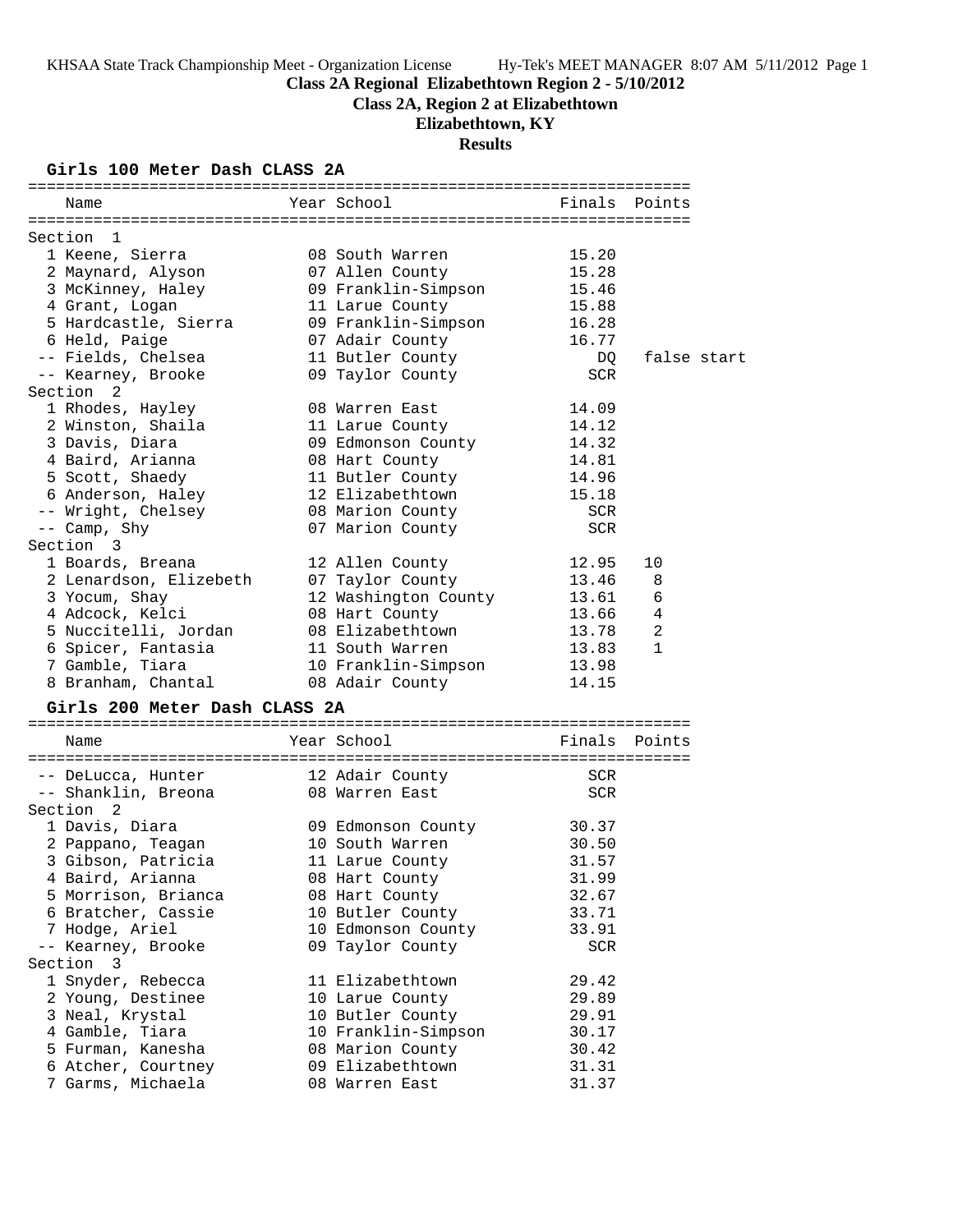**Class 2A Regional Elizabethtown Region 2 - 5/10/2012**

**Class 2A, Region 2 at Elizabethtown**

# **Elizabethtown, KY**

# **Results**

# **....Girls 200 Meter Dash CLASS 2A**

| Section<br>4                  |                      |            |                |
|-------------------------------|----------------------|------------|----------------|
| 1 Boards, Breana              | 12 Allen County      | 27.07      | 10             |
| 2 Gregory, Savannah           | 08 Allen County      | 27.73      | 8              |
| 3 Gooch, Sydney               | 10 Franklin-Simpson  | 27.85      | 6              |
| 4 Lenardson, Elizebeth        | 07 Taylor County     | 27.88      | 4              |
| 5 Bartley, Meredith           | 08 Marion County     | 27.95      | 2              |
| 6 Spicer, Fantasia            | 11 South Warren      | 28.78      | $\mathbf{1}$   |
| 7 Yocum, Shay                 | 12 Washington County | 29.30      |                |
| 8 Branham, Chantal            | 08 Adair County      | 29.92      |                |
| Girls 400 Meter Dash CLASS 2A |                      |            |                |
|                               |                      |            |                |
| Name                          | Year School          | Finals     | Points         |
| -- Price, Courtni             |                      |            |                |
| Section 1                     | 09 Larue County      | SCR        |                |
| 1 Farmer, Savannah            | 11 Franklin-Simpson  | 1:10.77    | 4              |
| 2 Lewis, Cheyanne             | 07 Adair County      | 1:19.45    |                |
| 3 Ware, Taylor                | 08 Taylor County     | 1:21.95    |                |
| 4 Mackie, Alexis              | 09 Marion County     | 1:23.22    |                |
| 5 Skipworth, Cara             | 08 Butler County     | 1:29.74    |                |
| Section <sub>2</sub>          |                      |            |                |
| 1 Babb, Autumn                | 11 Franklin-Simpson  | 1:13.47    |                |
| 2 Kahl, Ashley                | 08 Allen County      | 1:17.42    |                |
| 3 Stamps, Shelby              | 07 Allen County      | 1:23.08    |                |
| 4 Overfelt, Malayna           | 07 Hart County       | 1:23.73    |                |
| 5 Woodcox, Andie              | 07 Taylor County     | 1:24.91    |                |
| -- Meredith, Monica           | 08 Hart County       | <b>SCR</b> |                |
| Section 3                     |                      |            |                |
| 1 Smith, Madison              | 11 Elizabethtown     | 1:00.83    | 10             |
| 2 Whitworth, Brittany         | 12 Elizabethtown     | 1:05.87    | 8              |
| 3 Wilde, Jackie               | 09 South Warren      | 1:10.12    | $\epsilon$     |
| 4 Riggs, Hope                 | 09 Marion County     | 1:11.37    | $\overline{2}$ |
| 5 Davis, Diara                | 09 Edmonson County   | 1:12.11    | $\mathbf{1}$   |
| 6 Thomas, Nichole             | 08 Larue County      | 1:12.51    |                |
| 7 Keene, Sierra               | 08 South Warren      | 1:14.51    |                |
| 8 Murrell, Meredith           | 12 Adair County      | 1:17.16    |                |
| Girls 800 Meter Run CLASS 2A  |                      |            |                |
| Name                          | Year School          | Finals     | Points         |
| Section<br>1                  |                      |            |                |
| 1 Hazle, Lexy                 | 11 Elizabethtown     | 2:29.23    | 10             |
| 2 Kennedy, Katherine          | 10 Elizabethtown     | 2:33.14    | 8              |
| 3 Meredith, Megan             | 11 Edmonson County   | 2:35.64    | 6              |
| 4 Reed, Amarah                | 11 Larue County      | 2:39.85    | 4              |
| 5 Russell, Miranda            | 08 Edmonson County   | 2:45.47    | 2              |
| 6 Dodd, Kailey                | 09 Warren East       | 2:46.09    | $\mathbf{1}$   |
| 7 Hale, Megan                 | 11 Allen County      | 2:48.15    |                |
| 8 Perry, Hannah               | 07 Butler County     | 2:49.56    |                |
| 9 Draper, Chelby              | 08 South Warren      | 2:51.72    |                |
| 10 Calvert, Maggie            | 12 Allen County      | 2:55.73    |                |
|                               |                      |            |                |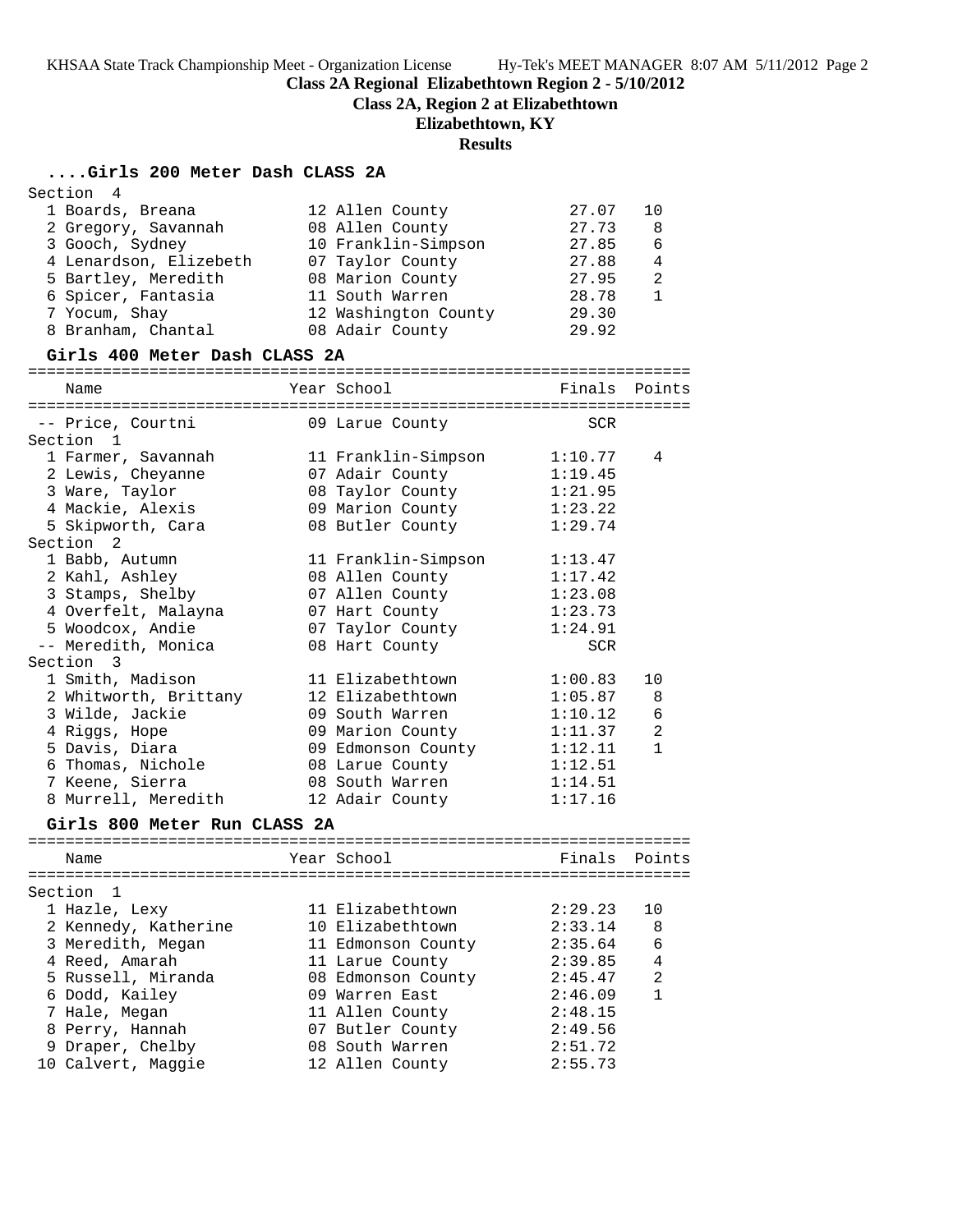**Class 2A Regional Elizabethtown Region 2 - 5/10/2012**

**Class 2A, Region 2 at Elizabethtown**

### **Elizabethtown, KY**

### **Results**

### **....Girls 800 Meter Run CLASS 2A**

| 11 Wiseman, Mariah        | 08 Larue County     | 2:55.95 |
|---------------------------|---------------------|---------|
| 12 Gaiko, Kathrine        | 09 South Warren     | 2:56.06 |
| 13 Farmer, Savannah       | 11 Franklin-Simpson | 2:58.23 |
| 14 Hill, Kyrsten          | 07 Taylor County    | 3:02.99 |
| 15 Bryant, Morgan         | 09 Taylor County    | 3:05.59 |
| 16 Blackwelder, Katherine | 09 Adair County     | 3:13.29 |
| 17 Overfelt, Malayna      | 07 Hart County      | 3:15.78 |
| 18 Martin, Kayla          | 11 Adair County     | 3:19.90 |

#### **Girls 1600 Meter Run CLASS 2A**

=======================================================================

| Name                    | Year School         | Finals  | Points |
|-------------------------|---------------------|---------|--------|
| 1 Godfrey, Hannah       | 10 Elizabethtown    | 5:34.54 | 10     |
| 2 Smith, Jennifer       | 08 Edmonson County  | 5:45.32 | 8      |
| 3 Smith, Jessica        | 08 Edmonson County  | 5:50.01 | 6      |
| 4 Simpson, Brooke       | 08 South Warren     | 5:52.41 | 4      |
| 5 Mason, Anne-Elizabeth | 11 Elizabethtown    | 5:56.34 | 2      |
| 6 Haas, Caroline        | 07 South Warren     | 6:07.29 | 1      |
| 7 Durbin, Kristina      | 09 Larue County     | 6:15.36 |        |
| 8 Dodd, Kailey          | 09 Warren East      | 6:26.32 |        |
| 9 Farmer, Savannah      | 11 Franklin-Simpson | 6:35.43 |        |
| 10 Keller, Harley       | 09 Larue County     | 6:37.12 |        |
| 11 Turley, Shelby       | 07 Hart County      | 7:00.33 |        |
| 12 Cheng, Belinda       | 07 Taylor County    | 7:04.41 |        |
| 13 Payne, Jessica       | 12 Warren East      | 7:11.59 |        |
| 14 Shipp, Paige         | 07 Hart County      | 7:28.01 |        |

### **Girls 3200 Meter Run CLASS 2A**

======================================================================= Name The Year School The Pinals Points ======================================================================= 1 Warden, Rachel 08 Elizabethtown 12:19.91 10 2 Smith, Jessica 08 Edmonson County 12:20.24 8 3 Smith, Jennifer 08 Edmonson County 12:20.39 6 4 Haas, Caroline 07 South Warren 12:23.43 4 5 Simpson, Brooke 08 South Warren 12:57.04 2 6 Draland, Leah 10 Elizabethtown 13:04.85 1 7 Neighbors, Olivia 08 Butler County 13:12.71 8 Harp, Shelby 12 Warren East 13:28.57 9 Durbin, Kristina 09 Larue County 14:47.53 10 Brewer, Amanda 09 Larue County 14:54.80 **Girls 100 Meter Hurdles CLASS 2A**

### ======================================================================= Year School Finals Points ======================================================================= 1 Brewer, Amanda 109 Larue County 23.45 Section 2 1 Durbin, Alisha 11 Larue County 17.00 10 2 Gilliam, Megan 08 South Warren 17.84 8 3 Shelton, Sydney 12 Allen County 18.19 6 4 Brown, Shampaigne 08 Marion County 19.04 4 5 Danbury, Jordan 07 Elizabethtown 19.07 2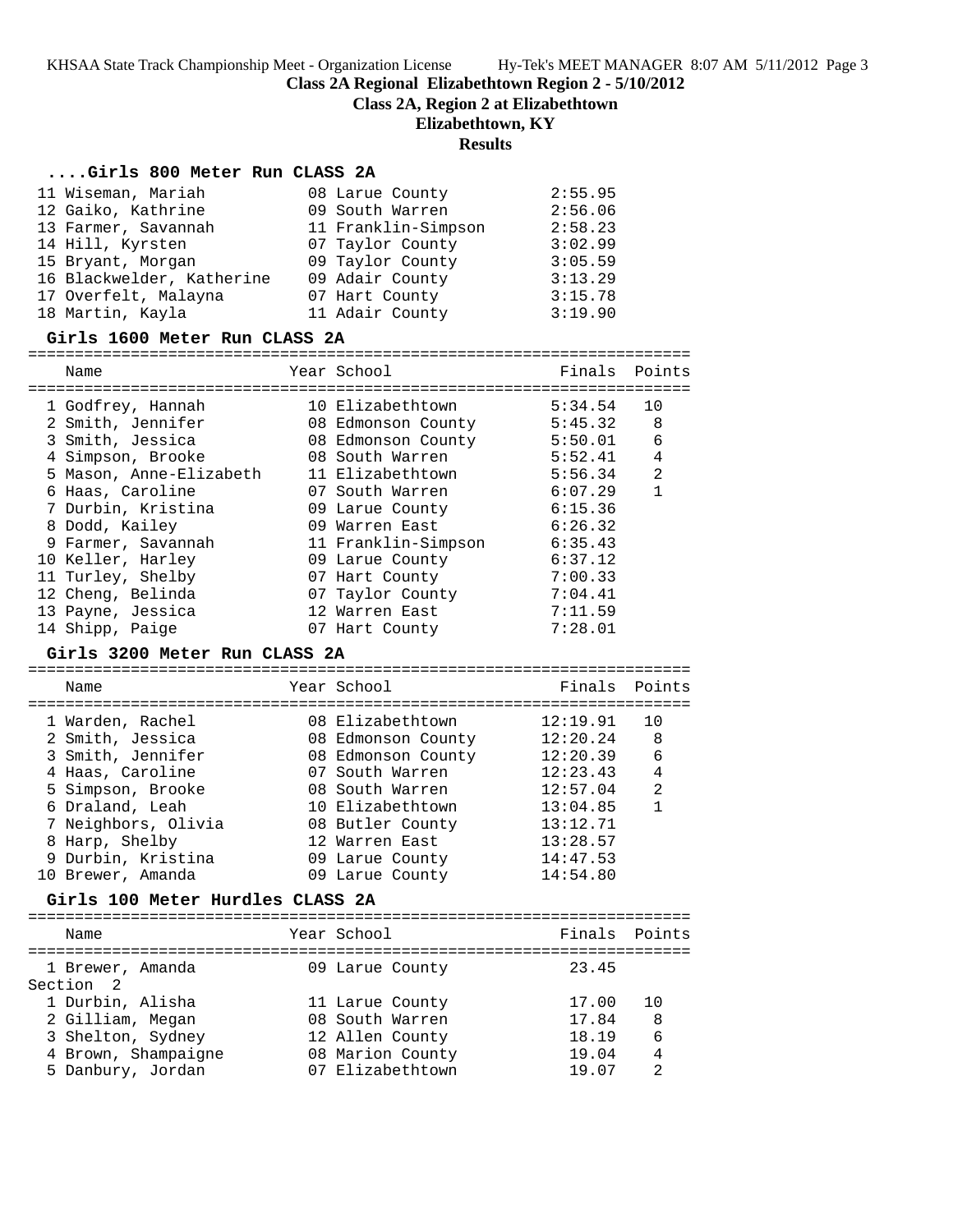**Class 2A Regional Elizabethtown Region 2 - 5/10/2012**

**Class 2A, Region 2 at Elizabethtown**

# **Elizabethtown, KY**

# **Results**

| Girls 100 Meter Hurdles CLASS 2A            |                    |                       |                            |               |
|---------------------------------------------|--------------------|-----------------------|----------------------------|---------------|
| 6 Kuklinski, Taylor                         | 09 Elizabethtown   |                       | 19.17                      | 1             |
| 7 Fergerson, Ava                            | 10 South Warren    |                       | 20.16                      |               |
| 8 Murrell, Meredith                         | 12 Adair County    |                       | 21.88                      |               |
| Girls 300 Meter Hurdles CLASS 2A            |                    |                       |                            |               |
| Name                                        | Year School        |                       | Finals                     | Points        |
| Section 1                                   |                    |                       |                            |               |
| 1 Brewer, Amanda                            | 09 Larue County    |                       | 57.65                      |               |
| 2 Hamilton, Mary Helen                      | 11 Marion County   |                       | 1:04.19                    |               |
| 3 Shipp, Paige                              | 07 Hart County     |                       | 1:10.65                    |               |
| Section <sub>2</sub>                        |                    |                       |                            |               |
| 1 Gabhart, Jessica                          | 12 Elizabethtown   |                       | 48.65                      | 10            |
| 2 Gilliam, Megan                            | 08 South Warren    |                       | 49.69                      | 8             |
| 3 Durbin, Alisha                            | 11 Larue County    |                       | 52.52                      | 6             |
| 4 Brown, Shampaigne                         | 08 Marion County   |                       | 54.29                      | 4             |
| 5 Danbury, Jordan                           | 07 Elizabethtown   |                       | 54.67                      | 2             |
| 6 Harris, Holley                            | 09 South Warren    |                       | 56.21                      | $\mathbf{1}$  |
| 7 Burd, Skyler                              | 07 Hart County     |                       | 1:02.97                    |               |
| 8 Lovell, Amanda                            | 10 Edmonson County |                       | 1:07.02                    |               |
| Girls 4x100 Meter Relay CLASS 2A            |                    |                       |                            |               |
| School                                      |                    |                       |                            | Finals Points |
|                                             |                    |                       |                            |               |
| Section 1                                   |                    |                       |                            |               |
| 1 Adair County                              |                    |                       | 59.98                      |               |
| 1) Branham, Chantal 08                      |                    | 2) Curry, Amber 08    |                            |               |
| 3) Lewis, Cheyanne 07                       |                    | 4) Wanless, Tessa 11  |                            |               |
| 5) Held, Paige 07                           |                    | 6) Helm, Wendy 07     |                            |               |
| 2 Taylor County                             |                    |                       | 1:00.01                    |               |
| 1) Phillips, Katilynn 08                    |                    |                       | 2) Lenardson, Elizebeth 07 |               |
| 3) Wilkerson, Olivia 08                     |                    | 4) Miles, Emma 07     |                            |               |
| 5) Harris, Kristin 08                       |                    | 6) Kearney, Brooke 09 |                            |               |
| 7) DeMurray, Sierra 08                      |                    |                       | 8) Williams, Destiny 12    |               |
| 3 Butler County                             |                    |                       | 1:00.33                    |               |
| 1) Scott, Shaedy 11<br>3) Price, Caitlyn 10 |                    | 4) Neal, Krystal 10   | 2) Frashure, Brooklyn 08   |               |
| 5) Bratcher, Cassie 10                      |                    | 6) Fields, Chelsea 11 |                            |               |
| Section<br>2                                |                    |                       |                            |               |
| 1 Allen County Scottsville                  |                    |                       | 53.87                      | 10            |
| 1) Boards, Breana 12                        |                    |                       | 2) Gregory, Savannah 08    |               |
| 3) Hale, Megan 11                           |                    | 4) Shelton, Sydney 12 |                            |               |
| 5) Hudson, Kayla 08                         |                    | 6) Maynard, Alyson 07 |                            |               |
| 7) Lyles, Kaylynn 08                        | 8)                 |                       |                            |               |
| 2 Franklin-Simpson                          |                    |                       | 54.04                      | 8             |
| 1) Babb, Autumn 11                          |                    | 2) Gamble, Tiara 10   |                            |               |
| 3) Gooch, Sydney 10                         |                    |                       | 4) Dailey, Mackinzie 08    |               |
| 3 Elizabethtown                             |                    |                       | 55.01                      | 6             |
| 1) Snyder, Rebecca 11                       |                    | 2) Adams, Kyleigh 09  |                            |               |
| 3) Dyrdek, Carly 09                         |                    |                       | 4) Patterson, Jordyn 11    |               |
| 5) Nuccitelli, Jordan 08                    |                    |                       | 6) Gabhart, Jessica 12     |               |
| 7) Smith, Madison 11                        |                    | 8) Anderson, Haley 12 |                            |               |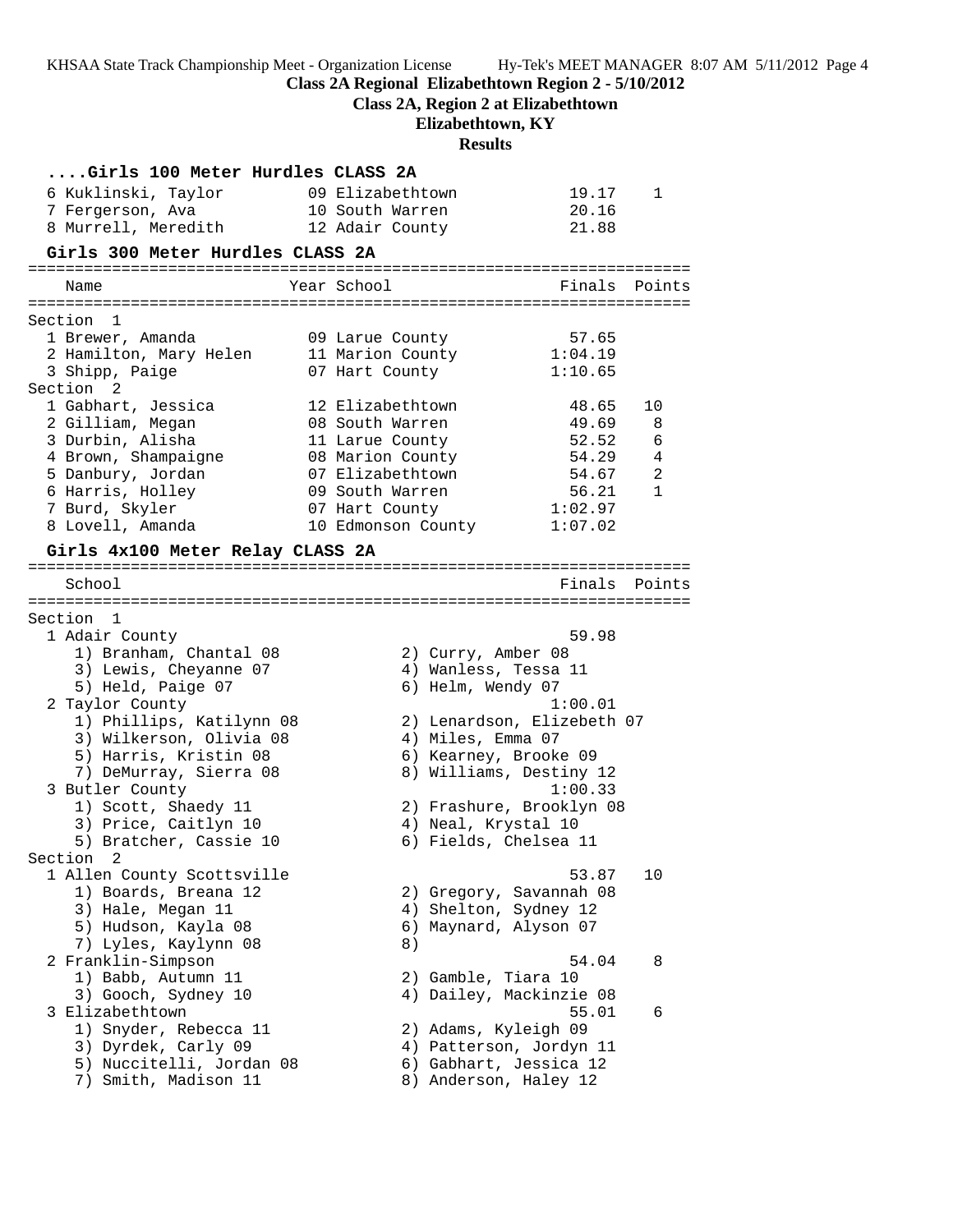**Class 2A Regional Elizabethtown Region 2 - 5/10/2012**

### **Class 2A, Region 2 at Elizabethtown**

### **Elizabethtown, KY**

#### **Results**

### **....Girls 4x100 Meter Relay CLASS 2A**

 4 Marion County 55.49 4 1) Brown, Shampaigne 08 2) Wright, Chelsey 08 3) Burton, Timmera 10 4) Furman, Kanesha 08 5) Camp, Shy 07 6) Cornelious, Shay 08 7) Mackie, Alexis 09 8) Newby, Jarie 08 5 South Warren 56.01 2 1) Martin, Nicole 10 2) Meyers, Katie 09 3) Pappano, Teagan 10 4) Spicer, Fantasia 11 5) Keene, Sierra 08 6) Brooks, Chelsea 10 6 Larue County 56.36 1 1) Winston, Shaila 11 2) Young, Destinee 10 3) Peters, Sadie 10 4) Gibson, Patricia 11 7 Hart County 57.03 1) Nichols, Olivia 07 2) Burd, Skyler 07 3) Morrison, Brianca 08 (4) Adcock, Kelci 08 5) Baird, Arianna 08 (6) 8 Warren East 1986 – 1986 – 1987 – 1988 – 1988 – 1988 – 1988 – 1988 – 1988 – 1988 – 1988 – 1988 – 1988 – 1988 1) Garms, Michaela 08 2) Chobot, Shelby 08 3) Shanklin, Breona 08 4) Rhodes, Hayley 08

#### **Girls 4x200 Meter Relay CLASS 2A**

======================================================================= School **Finals** Points ======================================================================= Section 1 1 Taylor County 2:13.61 1) Phillips, Katilynn 08 2) Harris, Kristin 08 3) Miles, Emma 07 4) Wilkerson, Olivia 08 5) DeMurray, Sierra 08 6) Williams, Destiny 12 7) Lenardson, Elizebeth 07 (8) Section 2<br>1 Elizabethtown 1 Elizabethtown 1:54.38 10 1) Snyder, Rebecca 11 2) Patterson, Jordyn 11 3) Dyrdek, Carly 09 19 4) Smith, Madison 11 5) Hazle, Lexy 11 6) Whitworth, Brittany 12 7) Atcher, Courtney 09 8) Ratliff, Claire 08 2 South Warren 2012 1:55.25 8 1) Wilde, Jackie 09 2) Meyers, Katie 09 3) Gilliam, Megan 08 4) Spicer, Fantasia 11 5) Pappano, Teagan 10 6) Brooks, Chelsea 10 3 Marion County 1:59.35 6 1) Bartley, Meredith 08 2) Burton, Timmera 10 3) Riggs, Hope 09 4) Wright, Chelsey 08 5) Furman, Kanesha 08 6) Cornelious, Shay 08 7) Camp, Shy 07 8) Brown, Shampaigne 08 4 Hart County 2:00.38 4 1) Nichols, Olivia 07 2) Burd, Skyler 07 3) Morrison, Brianca 08 4) Adcock, Kelci 08 5) Baird, Arianna 08 (6) 5 Larue County 2:01.69 2 1) Price, Courtni 09 2) Phillips, Octiana 12 3) Young, Destinee 10 (4) Brooks, Shelbi 10 6 Allen County Scottsville 2:06.02 1 1) Gregory, Savannah 08 2) Lyles, Kaylynn 08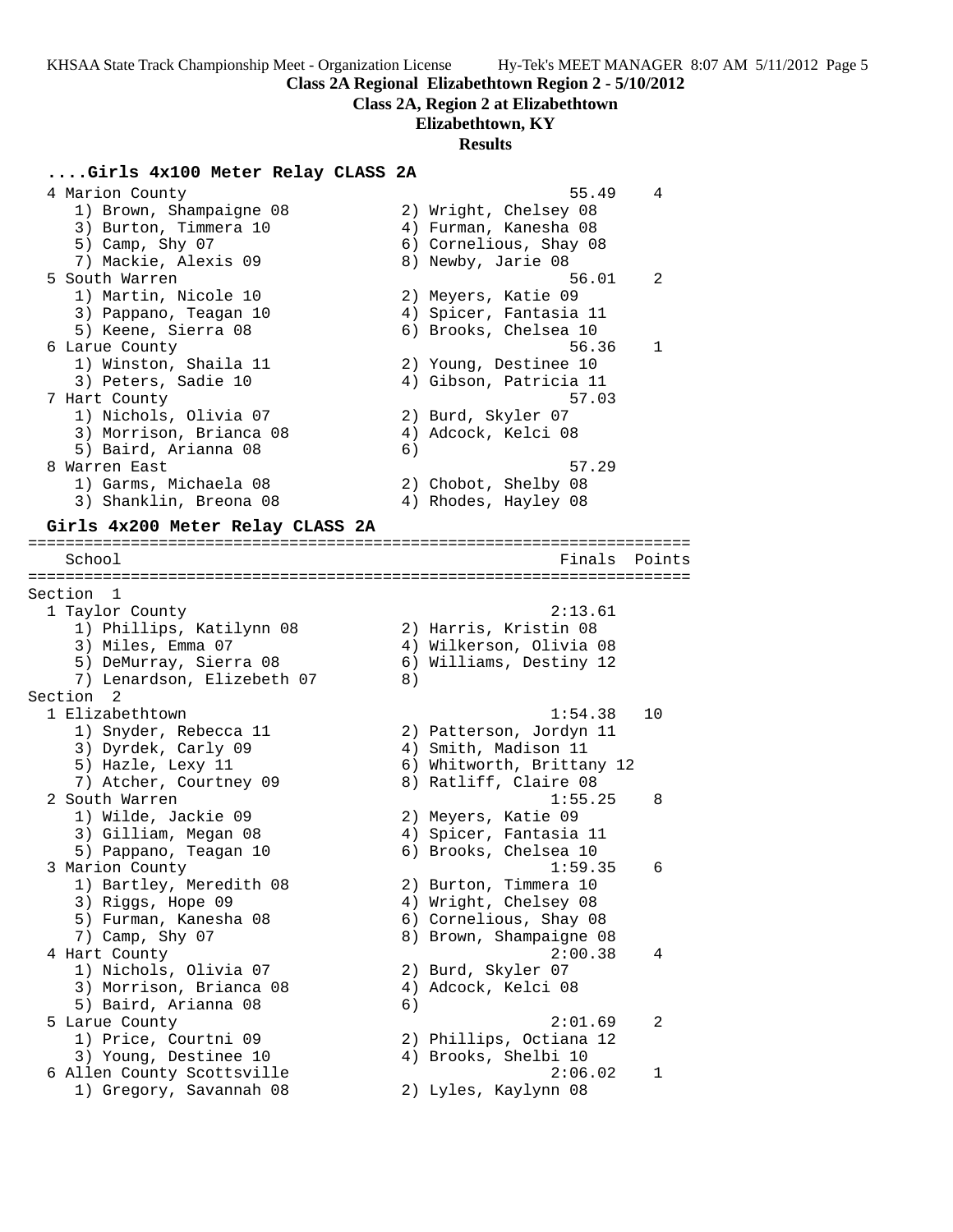**Class 2A Regional Elizabethtown Region 2 - 5/10/2012**

**Class 2A, Region 2 at Elizabethtown**

**Elizabethtown, KY**

#### **Results**

**....Girls 4x200 Meter Relay CLASS 2A** 3) Maynard, Alyson 07 4) Stamps, Shelby 07 5) Hudson, Kayla 08 (6) 7 Adair County 2:09.31 1) Branham, Chantal 08 2) Curry, Amber 08 3) Lewis, Cheyanne 07 4) Wanless, Tessa 11 5) Murrell, Meredith 12 6) DeLucca, Hunter 12 8 Butler County 2:09.94 1) Scott, Shaedy 11 2) Frashure, Brooklyn 08 3) Price, Caitlyn 10 4) Bratcher, Cassie 10 5) Neal, Krystal 10 6) Fields, Chelsea 11 **Girls 4x400 Meter Relay CLASS 2A** ======================================================================= School Finals Points ======================================================================= Section 1 1 Elizabethtown 4:24.28 10 1) Whitworth, Brittany 12 2) Hazle, Lexy 11 3) Gabhart, Jessica 12 (4) Smith, Madison 11 5) Kennedy, Katherine 10 6) Kuklinski, Taylor 09 7) Snyder, Rebecca 11 8) Sherrard, Maggie 11 2 Allen County Scottsville 4:28.22 8 1) Boards, Breana 12 2) Calvert, Maggie 12 3) Gregory, Savannah 08  $\hskip1cm 4$ ) Hale, Megan 11 5) Lyles, Kaylynn 08 6) Kahl, Ashley 08 3 South Warren 4:31.35 6 1) Wilde, Jackie 09 2) Martin, Nicole 10 3) Meyers, Katie 09  $\hskip1cm \hskip1cm 4)$  Gilliam, Megan 08 5) Pappano, Teagan 10  $\qquad \qquad$  6) Keene, Sierra 08 7) Bennett, Emily 07 8) 4 Larue County 4:38.98 4 1) Wiseman, Mariah 08 2) Reed, Amarah 11 3) Price, Courtni 09 4) Durbin, Alisha 11 5 Marion County 5:06.09 2 1) Bartley, Meredith 08 2) Hamilton, Mary Helen 11 3) Wright, Chelsey 08 4) Riggs, Hope 09 5) Burton, Timmera 10 6) Mackie, Alexis 09 6 Taylor County 5:19.41 1 1) Phillips, Katilynn 08 2) Bryant, Morgan 09 3) Hill, Kyrsten 07 4) Woodcox, Andie 07 5) Wilkerson, Olivia 08 6) Ware, Taylor 08 7) Cheng, Belinda 07 (8) 7 Hart County 5:38.56 1) Nichols, Olivia 07 2) Overfelt, Malayna 07 3) Turley, Shelby 07 (4) Burd, Skyler 07 5) Baird, Arianna 08 6) Shipp, Paige 07 -- Adair County SCR 1) Murrell, Meredith 12 2) Lewis, Cheyanne 07 3) Curry, Amber 08 4) Blackwelder, Katherine 09 5) Wanless, Tessa 11 6)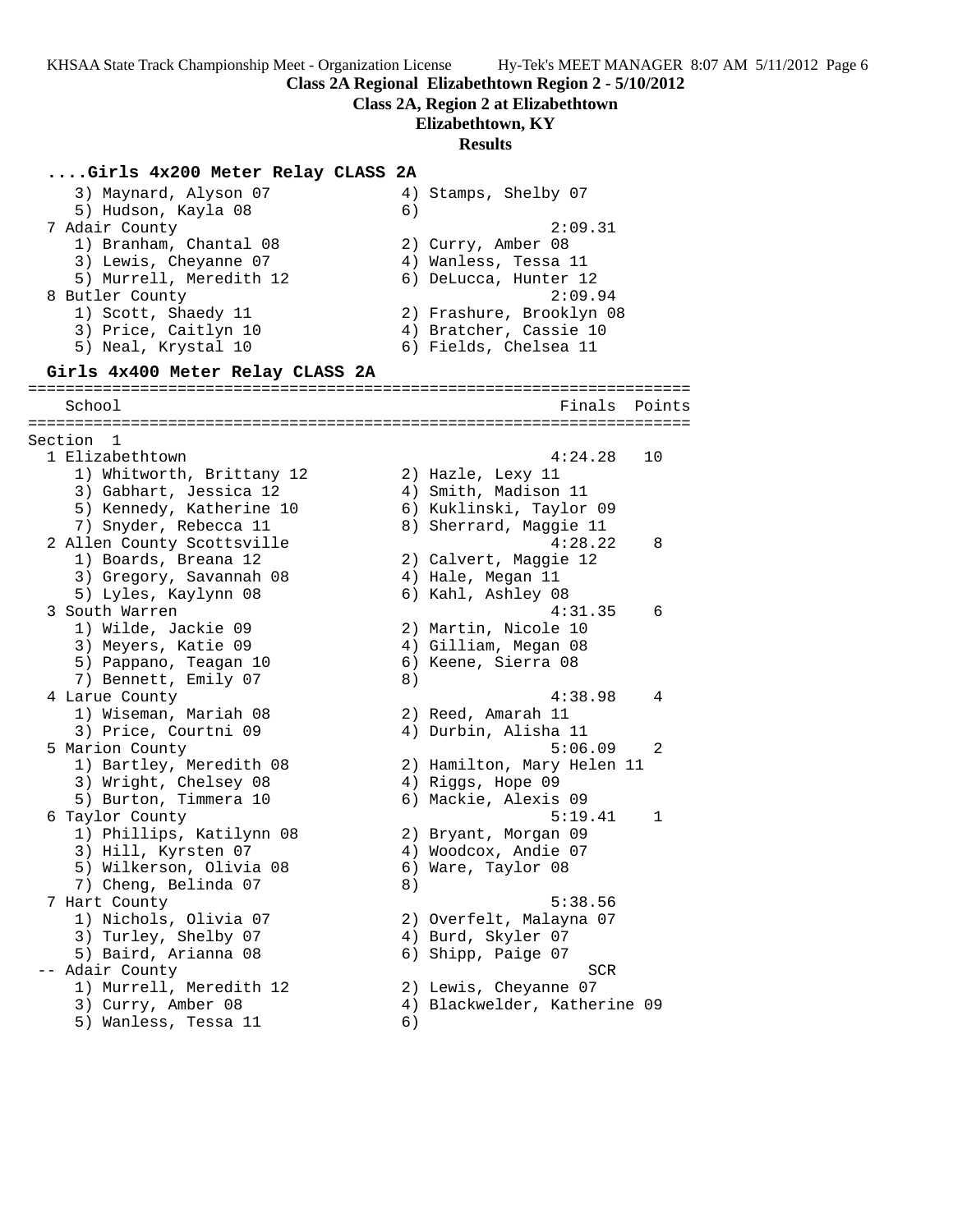**Class 2A Regional Elizabethtown Region 2 - 5/10/2012**

### **Class 2A, Region 2 at Elizabethtown**

# **Elizabethtown, KY**

# **Results**

# **Girls 4x800 Meter Relay CLASS 2A**

| School                       |    | Finals                     | Points       |
|------------------------------|----|----------------------------|--------------|
|                              |    |                            |              |
| 1 Elizabethtown              |    | 10:21.01                   | 10           |
| 1) Kennedy, Katherine 10     |    | 2) Godfrey, Hannah 10      |              |
| 3) Whitworth, Brittany 12    |    | 4) Hazle, Lexy 11          |              |
| 5) Mason, Anne-Elizabeth 11  |    | 6) Warden, Rachel 08       |              |
| 7) Draland, Leah 10          |    | 8) Kuklinski, Taylor 09    |              |
| 2 Edmonson County            |    | 10:36.79                   | 8            |
| 1) Meredith, Megan 11        |    | 2) Russell, Miranda 08     |              |
| 3) Smith, Jennifer 08        |    | 4) Smith, Jessica 08       |              |
| 5) Skaggs, Megan 12          |    | 6) Whitman, Ceirra 09      |              |
| 7) Hodge, Ariel 10           | 8) |                            |              |
| 3 Larue County               |    | 10:44.76                   | 6            |
| 1) Durbin, Kristina 09       |    | 2) Reed, Amarah 11         |              |
| 3) Thomas, Nichole 08        |    | 4) Wiseman, Mariah 08      |              |
| 4 South Warren               |    | 11:01.02                   | 4            |
| 1) Simpson, Brooke 08        |    | 2) Gaiko, Kathrine 09      |              |
| 3) Haas, Caroline 07         |    | 4) Martin, Nicole 10       |              |
| 5) Draper, Chelby 08         | 6) |                            |              |
| 5 Warren East                |    | 12:10.71                   | 2            |
| 1) Harp, Shelby 12           |    | 2) Roberson, Allyssa 09    |              |
| 3) Payne, Jessica 12         |    | 4) Dodd, Kailey 09         |              |
| 6 Hart County                |    | 12:30.02                   | $\mathbf{1}$ |
| 1) Nichols, Olivia 07        |    | 2) Overfelt, Malayna 07    |              |
| 3) Turley, Shelby 07         |    | 4) Shipp, Paige 07         |              |
| 5) Meredith, Monica 08       | 6) |                            |              |
| 7 Taylor County              |    | 12:50.29                   |              |
| 1) Bryant, Morgan 09         |    | 2) Hill, Kyrsten 07        |              |
| 3) Woodcox, Andie 07         |    | 4) Ware, Taylor 08         |              |
| 5) Cheng, Belinda 07         |    | 6) Wilkerson, Olivia 08    |              |
| 7) Miles, Emma 07            | 8) |                            |              |
| -- Marion County             |    | <b>SCR</b>                 |              |
| 1) Bartley, Meredith 08      |    | 2) Hamilton, Mary Helen 11 |              |
| 3) Mackie, Alexis 09         |    | 4) Riggs, Hope 09          |              |
| 5) Wright, Chelsey 08        |    | 6) Burton, Timmera 10      |              |
|                              |    |                            |              |
| Boys 100 Meter Dash CLASS 2A |    |                            |              |

### ======================================================================= Name The Year School The Finals Points ======================================================================= -- Morrison, Nate 12 Hart County 5CR<br>-- Bushong, Matt 12 Franklin-Simpson SCR<br>Nastian 1 -- Bushong, Matt 12 Franklin-Simpson SCR Section 1 1 Phillips, Ronald 12 Elizabethtown 12.46 2 Carver, Devon 10 Franklin-Simpson 12.52 3 Finch, John 09 Edmonson County 12.99 4 Stonecypher, Trevor 10 Adair County 13.16 5 Ibara, Christian 10 Washington County 13.36 6 Wise, Michael 11 Taylor County 13.41 -- Berry, Cody 10 Taylor County SCR -- Coomer, Logan 09 Adair County SCR Section 2 1 Thompson, Cody 12 Larue County 12.13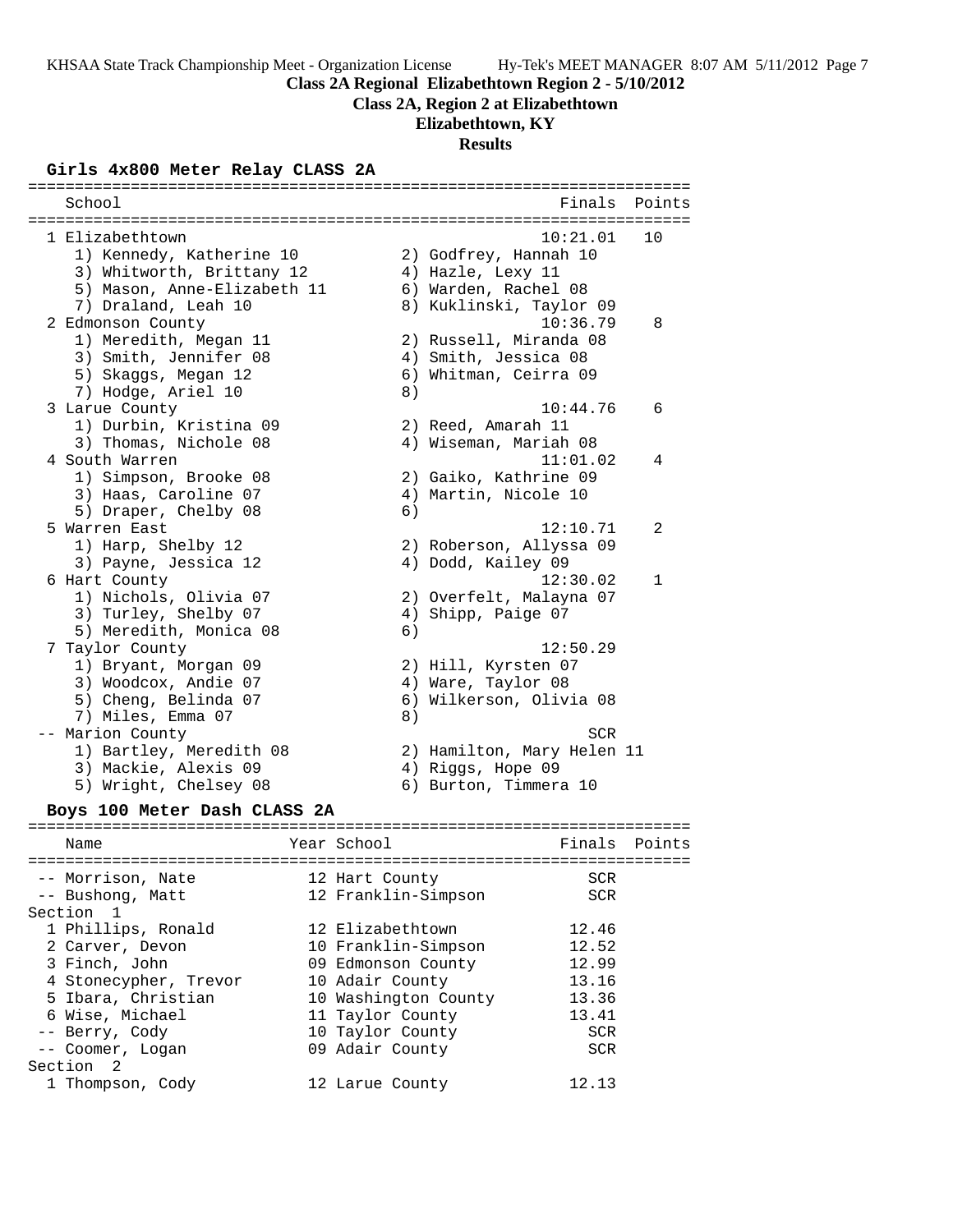**Class 2A Regional Elizabethtown Region 2 - 5/10/2012**

**Class 2A, Region 2 at Elizabethtown**

# **Elizabethtown, KY**

# **Results**

# **....Boys 100 Meter Dash CLASS 2A**

| 2 Byas, Tylyn                       | 10 Washington County                        | 12.16      |              |
|-------------------------------------|---------------------------------------------|------------|--------------|
| 3 Parrish, Justin                   | 10 Marion County                            | 12.56      |              |
| 4 Napier, Austin                    | 11 Allen County                             | 12.61      |              |
| 5 Allen, Antonio                    | 09 Warren East                              | 12.76      |              |
| 6 Edmonds, Daylan                   | 12 Warren East                              | 12.90      |              |
| -- Benjamin, Robert                 | 12 Larue County                             | <b>SCR</b> |              |
| Section<br>3                        |                                             |            |              |
| 1 Robbins, Marquiez                 | 11 Franklin-Simpson                         | 11.49      | 10           |
| 2 Morgan, Matthew                   | 12 Elizabethtown                            | 11.52      | 8            |
| 3 Gaither, Chris                    | 12 Hart County                              | 11.71      | 6            |
| 4 Dawson, Justin                    | 10 Marion County                            | 11.76      | 4            |
| 5 Iyiegbuniwe, Emmanuel             | 12 South Warren                             | 11.96      | 2            |
| 6 Jenkins, Dean                     | 12 Edmonson County                          | 12.01      | $\mathbf{1}$ |
| 7 Trapp, Charlie                    | 10 Allen County                             | 12.26      |              |
| 8 Allen, Julius                     | 09 South Warren                             | 12.31      |              |
|                                     |                                             |            |              |
| Boys 200 Meter Dash CLASS 2A        |                                             |            |              |
| Name                                | Year School                                 | Finals     | Points       |
|                                     |                                             |            |              |
| -- Embry, Clay                      | 12 Butler County                            | <b>SCR</b> |              |
| -- Berry, Cody                      |                                             | SCR        |              |
| -- Benjamin, Robert                 |                                             | <b>SCR</b> |              |
| Section <sub>2</sub>                | $\frac{1}{2}$ and county<br>12 Larue County |            |              |
| 1 Jenkins, Dean                     | 12 Edmonson County                          | 25.49      |              |
| 2 Casvechia, Caleb                  | 08 Warren East                              | 26.85      |              |
| 3 Powell, Jalen                     | 09 Marion County                            | 26.89      |              |
| 4 Powers, Brian                     | 12 Washington County 27.02                  |            |              |
| 5 Perrish, Austin                   | 08 Larue County                             | 27.52      |              |
| 6 Wise, Michael                     | 11 Taylor County                            | 27.92      |              |
|                                     |                                             | 28.12      |              |
| 7 Roy, Austin<br>Section 3          | 10 Adair County                             |            |              |
|                                     |                                             | 23.92      | $\mathbf{1}$ |
| 1 Burton, Richard<br>2 Hunt, Scott  | 12 Edmonson County<br>12 Marion County      | 24.15      |              |
|                                     | 10 Allen County                             | 24.77      |              |
| 3 Link, Gage                        | 10 Washington County                        | 24.79      |              |
| 4 Byas, Tylyn<br>5 DeGraves, Jayson | 12 South Warren                             | 25.32      |              |
|                                     | 09 Warren East                              |            |              |
| 6 Jones, Marquis                    |                                             | 25.39      |              |
| -- Coomer, Dustin<br>Section 4      | 12 Adair County                             | <b>SCR</b> |              |
|                                     |                                             |            |              |
| 1 Bushong, Matt                     | 12 Franklin-Simpson                         | 23.51      | 10           |
| 2 Tuttle, Caleb                     | 12 Allen County                             | 23.71      | 8            |
| 3 Flood, Jansen                     | 12 Elizabethtown                            | 23.75      | 6            |
| 4 Washington, James                 | 10 Elizabethtown                            | 23.78      | 4            |
| 5 Robbins, Marquiez                 | 11 Franklin-Simpson                         | 23.90      | 2            |
| 6 Iyiegbuniwe, Emmanuel             | 12 South Warren                             | 24.00      |              |
| 7 walker, Jacob                     | 12 Hart County                              | 24.68      |              |
| 8 Barbour, Darius                   | 11 Hart County                              | 24.86      |              |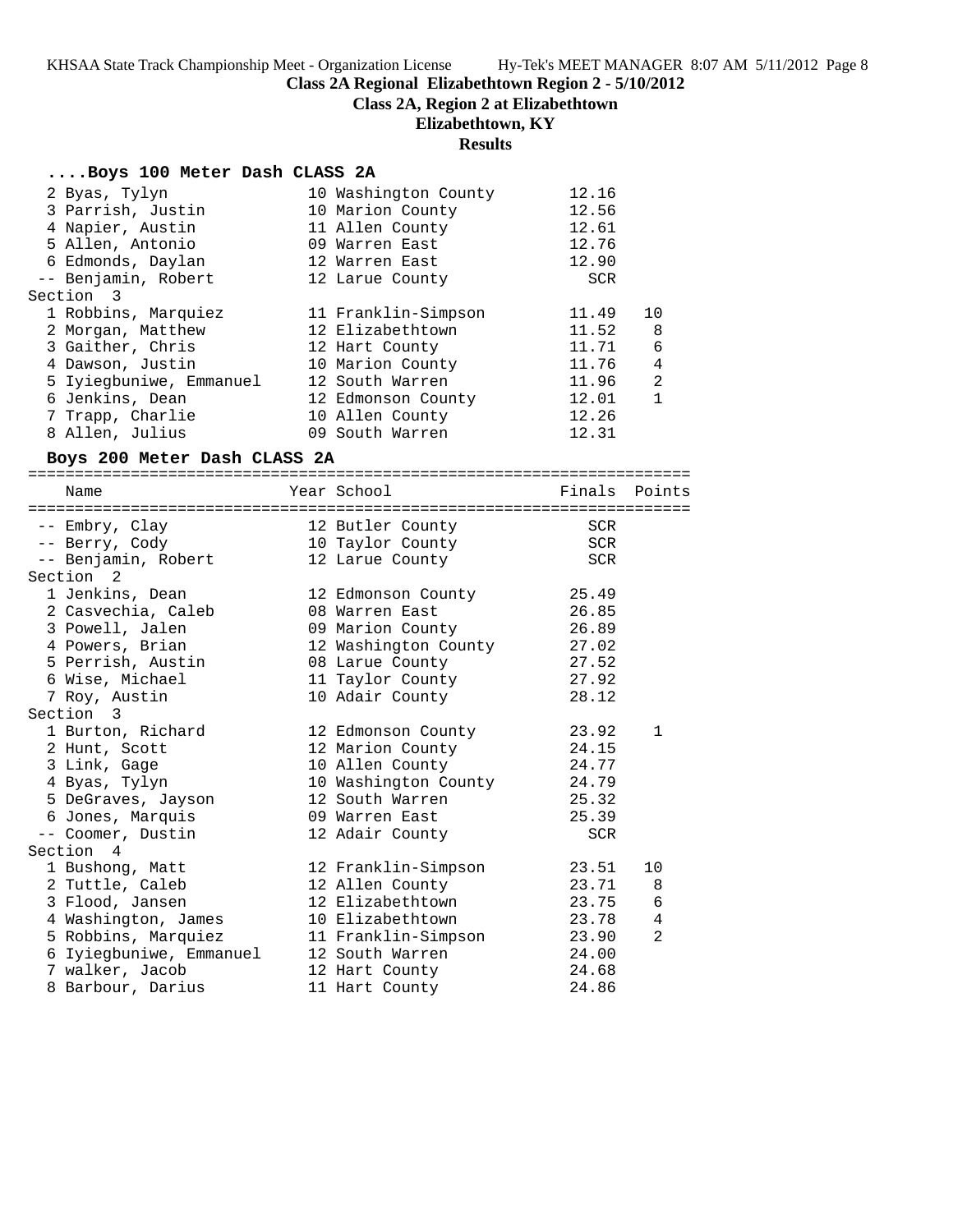**Class 2A Regional Elizabethtown Region 2 - 5/10/2012**

**Class 2A, Region 2 at Elizabethtown**

# **Elizabethtown, KY**

# **Results**

# **Boys 400 Meter Dash CLASS 2A**

| Name                              | Year School                | Finals Points |                |
|-----------------------------------|----------------------------|---------------|----------------|
|                                   |                            |               |                |
| -- Flippin, Olajuwan<br>Section 2 | 10 Franklin-Simpson        | SCR           |                |
| 1 Monterossa, Daniel              | 08 Allen County            | 55.37         | 1              |
| 2 South, Mason                    | 08 Taylor County           | 1:00.95       |                |
| 3 Pritchard, Chaz                 | 8 Hart County              | 1:03.48       |                |
| 4 Lyons, Bricker                  | 09 Franklin-Simpson        | 1:04.02       |                |
| 5 Snyder, Dylan                   | 10 Butler County           | 1:06.05       |                |
| 6 Miller, Corey                   | 12 Butler County           | 1:06.55       |                |
| 7 Gonzalez, Jose                  | 08 Allen County            | 1:07.70       |                |
| 8 Abell, Devin                    | 10 Washington County       | 1:08.02       |                |
| Section 3                         |                            |               |                |
| 1 Phillips, Tristan               | 11 Franklin-Simpson        | 56.08         |                |
| 2 Butler, Travis                  | 10 Edmonson County         | 57.25         |                |
| 3 Franco, Brendan                 | 12 Elizabethtown           | 58.20         |                |
| 4 Fenwick, Cody                   | 12 Washington County 59.07 |               |                |
| 5 Lancaster, Weston               | 08 Hart County             | 59.35         |                |
| 6 Killebrew, Kyle                 | 11 Warren East             | 1:00.64       |                |
| 7 Anderson, Austin                | 10 Adair County            | 1:00.79       |                |
| 8 Turner, Jakob                   | 11 Adair County            | 1:04.94       |                |
| Section 4                         |                            |               |                |
| 1 Whitney, Dalton                 | 12 Warren East             | 52.42         | 10             |
| 2 Burton, Richard                 | 12 Edmonson County         | 52.94         | 8              |
| 3 Hunt, Scott                     | 12 Marion County           | 53.63         | 6              |
| 4 Bah, Abu                        | 12 South Warren            | 54.02         | $\overline{4}$ |
| 5 Dawson, Justin                  | 10 Marion County           | 55.04         | $\overline{2}$ |
| 6 Gant, Brock                     | 08 South Warren            | 56.72         |                |
| 7 Stone, Jacob                    | 11 Elizabethtown           | 56.85         |                |
| 8 Young, Randy                    | 08 Larue County            | 1:00.77       |                |
|                                   |                            |               |                |
| Boys 800 Meter Run CLASS 2A       |                            |               |                |
| Name                              | Year School                | Finals Points |                |
|                                   |                            |               |                |
| Section 1                         |                            |               |                |
| 1 Hall, Clayton                   | 12 South Warren            | 2:03.64       | 10             |
| 2 Edmunds, Jake                   | 09 South Warren            | 2:04.69       | -8             |
| 3 Thien, Jacob                    | 10 Edmonson County         | 2:05.66       | $\sqrt{6}$     |
| 4 Arnold, Brock                   | 12 Warren East             | 2:06.09       | $\overline{4}$ |

| a mumunup, vanc       | US DUUCH WALLEH     | 2 . U . U <i>J</i> | ັບ             |
|-----------------------|---------------------|--------------------|----------------|
| 3 Thien, Jacob        | 10 Edmonson County  | 2:05.66            | - 6            |
| 4 Arnold, Brock       | 12 Warren East      | 2:06.09            | 4              |
| 5 Wilkins, Tyler      | 12 Edmonson County  | 2:08.44            | $\overline{2}$ |
| 6 Sandidge, Adam      | 10 Larue County     | 2:16.89            | 1              |
| 7 Phillips, Tristan   | 11 Franklin-Simpson | 2:20.58            |                |
| 8 Flippin, Olajuwan   | 10 Franklin-Simpson | 2:25.22            |                |
| 9 Perez, Raymundo     | 10 Larue County     | 2:25.41            |                |
| 10 McKinley, Evan     | 11 Elizabethtown    | 2:27.67            |                |
| 10 Vance, Jacob       | 11 Warren East      | 2:27.67            |                |
| 12 Bishop, Drake      | 10 Adair County     | 2:28.86            |                |
| 13 McCombs, Charles   | 08 Elizabethtown    | 2:30.27            |                |
| 14 Overstreet, Justin | 08 Marion County    | 2:31.18            |                |
| 15 Hiqqs, Travis      | 10 Butler County    | 2:32.58            |                |
| 16 South, Mason       | 08 Taylor County    | 2:32.85            |                |
|                       |                     |                    |                |

17 Williams, Hunter 09 Allen County 2:41.58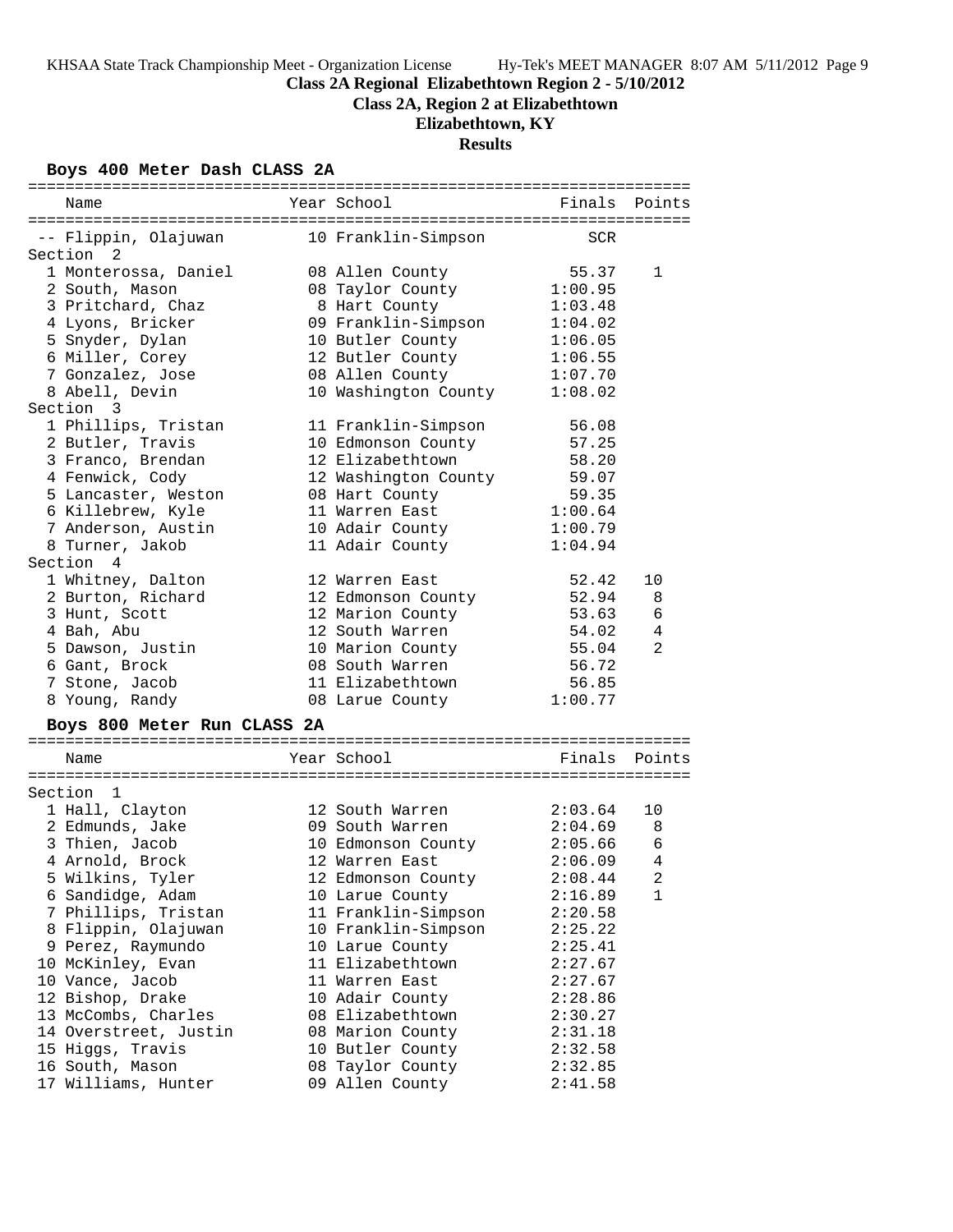**Class 2A Regional Elizabethtown Region 2 - 5/10/2012**

**Class 2A, Region 2 at Elizabethtown**

### **Elizabethtown, KY**

### **Results**

### **....Boys 800 Meter Run CLASS 2A**

| 18 Espinoza, Alex    | 09 Marion County     | 2:42.56 |
|----------------------|----------------------|---------|
| 19 Compton, Gareth   | 09 Washington County | 2:55.98 |
| 20 Riggs, Preston    | 08 Taylor County     | 3:00.71 |
| 21 Moreland, Michael | 09 Washington County | 3:14.67 |
| -- Ramage, Levi      | 12 Adair County      | SCR     |

#### **Boys 1600 Meter Run CLASS 2A**

======================================================================= Name Year School Finals Points ======================================================================= 1 Ford, Dylan 12 Taylor County 4:40.00 10 2 Wilkins, Tyler 12 Edmonson County 4:42.85 8 3 Hymer, Cody 11 Edmonson County 4:45.39 6 4 Hall, Clayton 12 South Warren 4:46.19 4 5 Sandidge, Adam 10 Larue County 4:46.45 2 6 Harris, Wade 12 South Warren 4:51.02 1 7 Warden, Charles 09 Elizabethtown 4:52.86 8 Whittaker, Kaleb 11 Franklin-Simpson 5:03.83 9 Vance, Jacob 11 Warren East 5:22.56 10 Vanmeter, Austin 11 Taylor County 5:30.10 11 Carter, Jason 08 Allen County 5:30.33 12 Price, Cameron 08 Butler County 5:32.11 13 Overstreet, Justin 08 Marion County 5:37.42 14 Byrn, Austin 09 Allen County 5:44.63 15 Wallace, Trevor 09 Larue County 5:50.33 16 Compton, Gareth 09 Washington County 6:14.13 17 Riggs, Dalton 07 Marion County 6:50.13

### **Boys 3200 Meter Run CLASS 2A**

======================================================================= Name Year School ======================================================================= 1 Stethen, Kenny 11 Edmonson County 10:14.18 10 2 Ford, Dylan 12 Taylor County 10:24.31 8 3 Harris, Wade 12 South Warren 10:27.24 6 4 Thien, Jacob 10 Edmonson County 10:52.25 4 5 Jenkins, Ethan 10 Butler County 10:55.25 2 6 Osborne, Aaron 09 Warren East 10:56.02 1 7 Allen, Ross 10 South Warren 10:56.55 8 England, Shane 10 Elizabethtown 11:49.04 9 Purvis, Dwight 11 Taylor County 12:09.09 -- Sandidge, Adam 10 Larue County SCR **Boys 110 Meter Hurdles CLASS 2A** ======================================================================= Name **Name** Year School **Finals Points** ======================================================================= -- Ray, Kane 12 Franklin-Simpson SCR Section 2 1 Embry, Clay 12 Butler County 14.98 10

 2 Devine, Brooks 11 Marion County 15.35 8 3 Washington, James 10 Elizabethtown 15.48 6 4 Wilson, Aaron 11 Warren East 16.28 4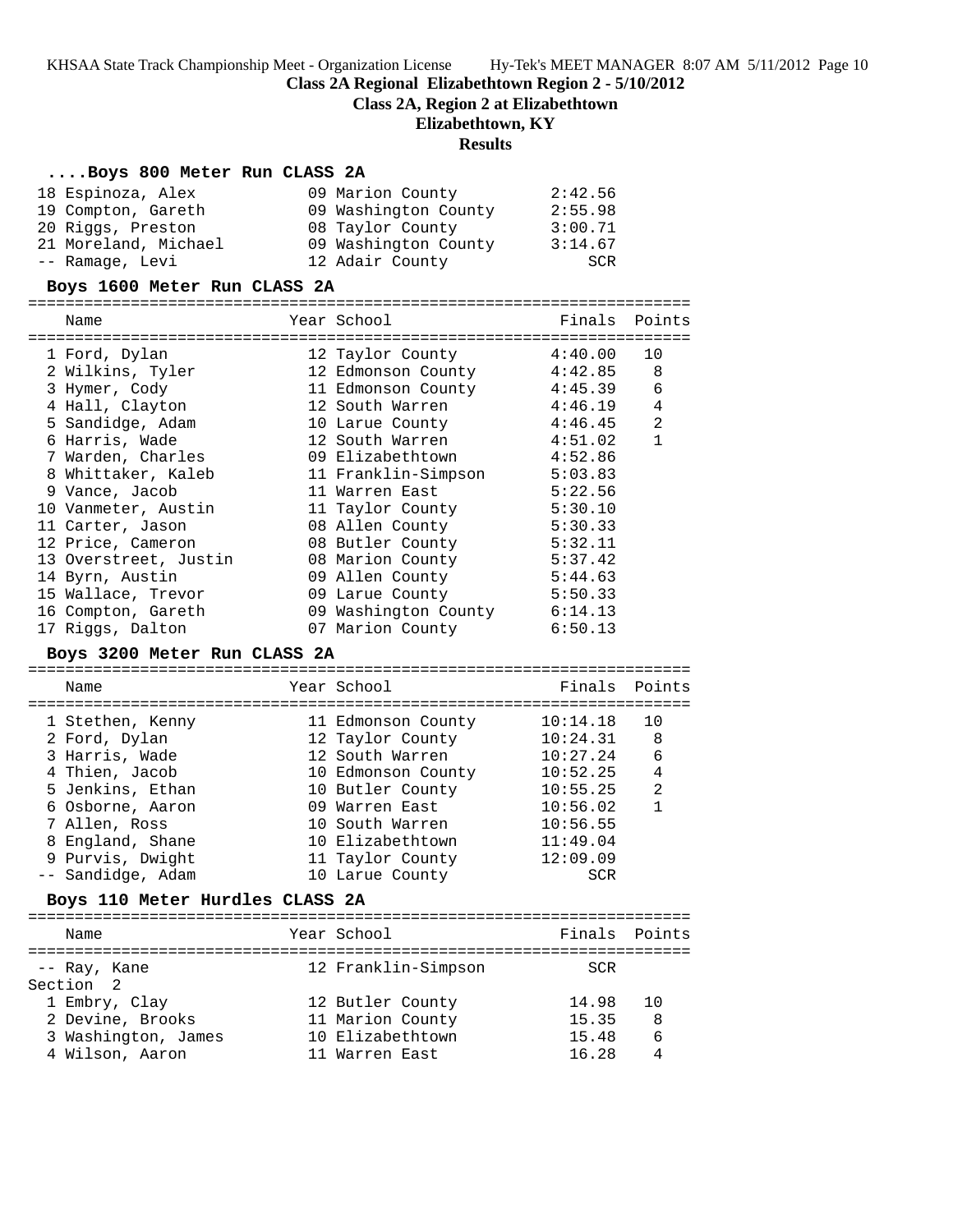**Class 2A Regional Elizabethtown Region 2 - 5/10/2012**

**Class 2A, Region 2 at Elizabethtown**

# **Elizabethtown, KY**

# **Results**

| Boys 110 Meter Hurdles CLASS 2A          |                                                |                              |
|------------------------------------------|------------------------------------------------|------------------------------|
| 5 Lee, Nick                              | 12 Taylor County                               | 17.83<br>2                   |
| 6 Pearson, Beau                          | 12 South Warren                                | 17.97<br>$\mathbf{1}$        |
| 7 Norris, Reed                           | 12 South Warren                                | 19.29                        |
| 8 Hampton, Shandon                       | 08 Hart County                                 | 20.54                        |
| Boys 300 Meter Hurdles CLASS 2A          |                                                |                              |
| Name                                     | Year School                                    | Finals<br>Points             |
|                                          |                                                |                              |
| -- Ray, Kane                             | 12 Franklin-Simpson                            | SCR                          |
| Section<br>1                             |                                                |                              |
| 1 Shocklee, Devin                        | 11 Warren East                                 | 50.02                        |
| 2 Hampton, Shandon                       | 08 Hart County                                 | 50.15                        |
| -- Phillips, Ronald                      | 12 Elizabethtown                               | SCR                          |
| -- Fausnaugh, Garrett                    | 10 Adair County                                | <b>SCR</b>                   |
| Section 2                                |                                                |                              |
| 1 Embry, Clay                            | 40.65<br>12 Butler County                      | 10                           |
| 2 Thompson, Cody                         | 12 Larue County                                | 41.49<br>8                   |
| 3 Wilson, Aaron                          | 11 Warren East                                 | $\epsilon$<br>41.59<br>44.49 |
| 4 Heibert, Blake<br>5 Devine, Brooks     | 12 Larue County<br>45.59                       | 4<br>2                       |
| 6 Poff, Evan                             | 11 Marion County<br>10 South Warren            | 47.44<br>$\mathbf{1}$        |
| 7 Pearson, Beau                          | 12 South Warren                                | 48.08                        |
| 8 Lovell, Alex                           | 12 Edmonson County                             | 50.20                        |
|                                          |                                                |                              |
| Boys 4x100 Meter Relay CLASS 2A          |                                                |                              |
| School                                   | Finals                                         | Points                       |
|                                          |                                                |                              |
| -- Franklin-Simpson                      |                                                | SCR                          |
| 1) Hall, Isiah 08<br>3) Ray, Kane 12     | 2) Robbins, Marquiez 11<br>4) Bushong, Matt 12 |                              |
| Section 1                                |                                                |                              |
| 1 Butler County                          |                                                | 50.40                        |
| 1) Henderson, Drew 10                    | 2) Johnson, Kenneth 11                         |                              |
| 3) White, Cody 10                        | 4) Havens, Dylan 11                            |                              |
| 5) Jenkins, Ethan 10                     | 6) Washer, Barry 09                            |                              |
| -- Larue County                          |                                                | SCR                          |
| 1) Thompson, Cody 12                     | 2) Perez, Raymundo 10                          |                              |
| 3) Lawson, Dalton 10                     | 4) Benjamin, Robert 12                         |                              |
| Section 2                                |                                                |                              |
| 1 Hart County                            |                                                | 44.73<br>10                  |
| 1) Barbour, Darius 11                    | 2) Bradley, Chris 11                           |                              |
| 3) Gaither, Chris 12                     | 4) walker, Jacob 12                            |                              |
| 5) Morrison, Nate 12                     | 6)                                             |                              |
| 2 Elizabethtown                          |                                                | 45.12<br>8                   |
| 1) Brashear, Tyler 11                    | 2) Holt, Clarence 12                           |                              |
| 3) Flood, Jansen 12                      | 4) Morgan, Matthew 12                          |                              |
| 5) Stone, Jacob 11                       | 6) Elder, Daniel 09                            |                              |
| 7) Phillips, Ronald 12<br>3 South Warren | 8) Washington, James 10                        | 45.94<br>6                   |
| 1) Cabnas, Jorge 11                      | 2) Bentley, Joe 11                             |                              |
|                                          |                                                |                              |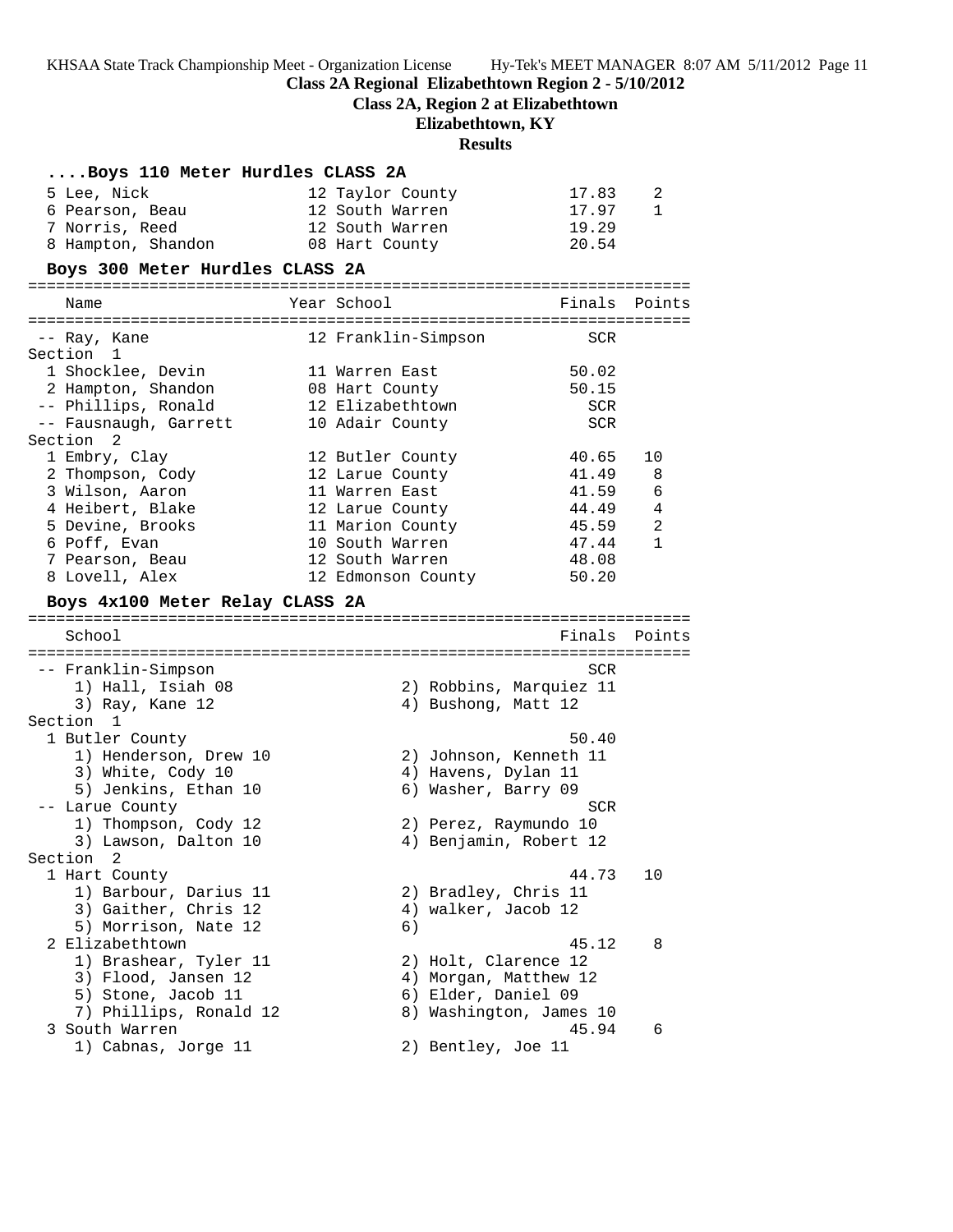**Class 2A Regional Elizabethtown Region 2 - 5/10/2012**

**Class 2A, Region 2 at Elizabethtown**

**Elizabethtown, KY**

#### **Results**

# **....Boys 4x100 Meter Relay CLASS 2A**

 3) Iyiegbuniwe, Emmanuel 12 4) Allen, Julius 09 5) DeGraves, Jayson 12 (6) Gant, Brock 08 7) Clark, Colby 09 8) Thomason, Logan 11 4 Allen County Scottsville 46.69 4 1) Link, Gage 10 2) Napier, Austin 11 3) Trapp, Charlie 10 (4) Tuttle, Caleb 12 5) Bunton, Charles 12 (6) 5 Marion County 48.47 2 1) Abell, Jordon 10 2) Brady, Ryan 10 3) Hood, Trevor 10 4) Parrish, Justin 10 5) Hunt, Scott 12 (6) Devine, Brooks 11 7) Johnson, Quamane 09 8) Powell, Jalen 09 6 Edmonson County 48.59 1 1) Bunnell, Aaron 11 2) Cowles, Ryan 12 3) Finch, John 09 (4) Jenkins, Dean 12 5) Butler, Travis 10 6) Burton, Richard 12 7 Warren East 48.91 1) Edmonds, Daylan 12 2) Allen, Antonio 09 3) Duncan, Tieran 10 4) Watts, Damotra 08 5) Eakles, Anthony 08 6) Casvechia, Caleb 08 7) Jones, Marquis 09 8) Britt, Kaleb 08 8 Adair County 57.30 1) Anderson, Jesse 10 2) Bishop, Jarrett 08 3) Frasnelli, Dominic 08 4) Stonecypher, Trevor 10 5) Pendleton, Collin 10 (6) Roy, Austin 10 7) Coomer, Logan 09 8) Price, Dakota 09 **Boys 4x200 Meter Relay CLASS 2A** ======================================================================= School Finals Points ======================================================================= -- Allen County Scottsville SCR 1) Link, Gage 10 2) Napier, Austin 11 3) Trapp, Charlie 10  $\hskip1cm$  4) Taylor, Kyle 12 5) Bunton, Charles 12 (6) Carter, Jason 08 Section 1 1 Hart County 1:33.68 10 1) Barbour, Darius 11  $\qquad \qquad$  2) Bradley, Chris 11 3) Gaither, Chris 12 4) walker, Jacob 12 5) Morrison, Nate 12 6) 2 Elizabethtown 2 and 2 and 2 and 2 and 2 and 2 and 2 and 2 and 2 and 2 and 2 and 2 and 2 and 2 and 2 and 2 and 2 and 2 and 2 and 2 and 2 and 2 and 2 and 2 and 2 and 2 and 2 and 2 and 2 and 2 and 2 and 2 and 2 and 2 and 2 1) Brashear, Tyler 11 2) Washington, James 10 3) Morgan, Matthew 12  $\hskip1cm 4)$  Flood, Jansen 12 5) Stone, Jacob 11 6) Elder, Daniel 09 7) Phillips, Ronald 12 8) Tefft, Donald 11 3 South Warren 1:35.80 6 1) Cabnas, Jorge 11 2) Bunch, Bradley 11 3) Bentley, Joe 11 4) Iyiegbuniwe, Emmanuel 12 5) DeGraves, Jayson 12 (6) Gant, Brock 08 7) Clark, Colby 09 8) Thomason, Logan 11 4 Edmonson County 1:39.60 4 1) Burton, Richard 12 2) Butler, Travis 10 3) Bunnell, Aaron 11 (4) Jenkins, Dean 12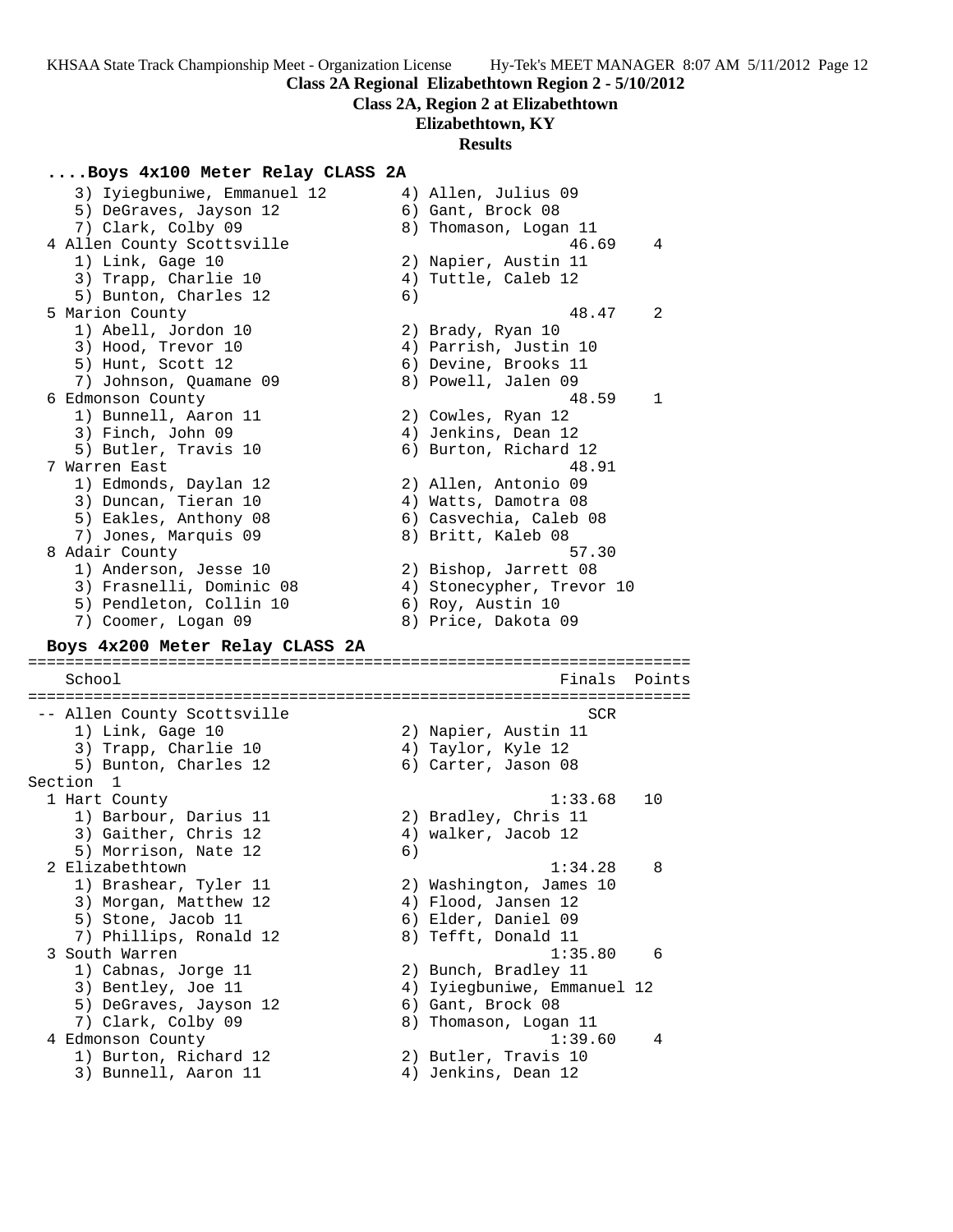**Class 2A Regional Elizabethtown Region 2 - 5/10/2012**

### **Class 2A, Region 2 at Elizabethtown**

**Elizabethtown, KY**

#### **Results**

#### **....Boys 4x200 Meter Relay CLASS 2A**

5) Cowles, Ryan 12 6) Finch, John 09 5 Marion County 1:41.84 2 1) Brady, Ryan 10 2) Hood, Trevor 10 3) Parrish, Justin 10 4) Powell, Jalen 09 5) Hunt, Scott 12 6) Johnson, Quamane 09 7) Floyd, Rico 11 8) Devine, Brooks 11 6 Warren East 1:43.01 1 1) Duncan, Tieran 10 2) Killebrew, Kyle 11 3) Casvechia, Caleb 08 4) Edmonds, Daylan 12 5) Jones, Marquis 09 6) Britt, Kaleb 08 7) Callison, Wyatt 11  $\qquad \qquad 8)$  Watts, Damotra 08 7 Butler County 1:46.14 1) Henderson, Drew 10 2) White, Cody 10 3) Johnson, Kenneth 11  $\hskip10mm 4$ ) Havens, Dylan 11 5) Jenkins, Ethan 10 (6) Washer, Barry 09 8 Adair County 1:50.63 1) Conn, Dylan 09 2) Stonecypher, Trevor 10 3) Roy, Austin 10 4) Frasnelli, Dominic 08 5) Pendleton, Collin 10 6) Anderson, Jesse 10 7) Coomer, Logan 09 8) Fausnaugh, Garrett 10 **Boys 4x400 Meter Relay CLASS 2A** ======================================================================= School **Finals** Points ======================================================================= -- Adair County SCR 1) Ramage, Levi 12 2) Bishop, Drake 10 3) Turner, Jakob 11 4) Anderson, Austin 10 5) Conn, Dylan 09 6) Fausnaugh, Garrett 10 7) Pendleton, Collin 10 and 8) Roy, Austin 10 -- Butler County SCR Section 1 1 South Warren 3:36.22 10 1) Cabnas, Jorge 11 2) Edmunds, Jake 09 3) Hall, Clayton 12 (4) Bah, Abu 12 5) Boustani, Jonathan 11 6) Mann, Chance 12 7) Iyiegbuniwe, Emmanuel 12 and 8) Gant, Brock 08 2 Elizabethtown 3:41.49 8 1) Franco, Brendan 12 2) Stone, Jacob 11 3) Brashear, Tyler 11 4) Washington, James 10 5) Larrington, Christopher 12 6) McCathern, Jeremy 10 7) McCombs, Charles 08 8) Morgan, Matthew 12 3 Marion County 3:46.36 6 1) Dawson, Justin 10 2) Hood, Trevor 10 3) Hunt, Scott 12 4) Parrish, Justin 10 5) Devine, Brooks 11 (6) Brady, Ryan 10 7) Powell, Jalen 09 8) Johnson, Quamane 09 4 Edmonson County 3:47.81 4 1) Bunnell, Aaron 11 2) Burton, Richard 12 3) Butler, Travis 10 (4) Hymer, Cody 11 5) Jenkins, Dean 12 6) Wilkins, Tyler 12 7) Lovell, Alex 12 (8) 5 Larue County 3:48.01 2